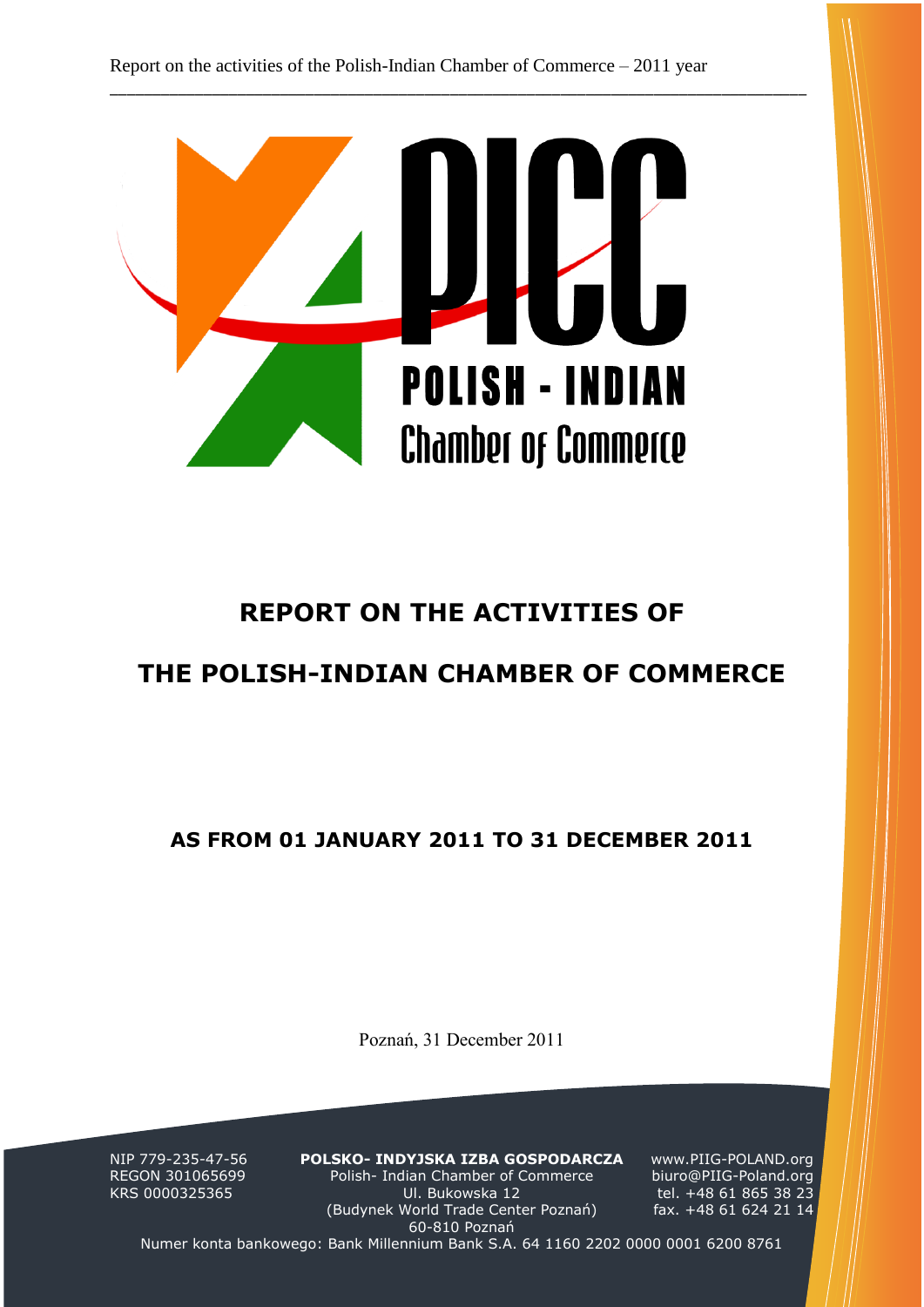### **1. BASIC INFORMATION**

Name: Polsko-Indyjska Izba Gospodarcza Headquarters : Poznań Address: ul. Bukowska 12, 60-810 Telephone: (61) 8 65 38 23 Fax: (61) 624 21 14 www: www.piig-poland.org E-mail address: biuro@piig-poland.org Registration: Sąd Rejonowy Poznań – Nowe Miasto i Wilda w Poznaniu, VII Wydział Gospodarczy Krajowego Rejestru Sądowego KRS: 0000325365 Regon: 301065699 NIP:7792354756 Millennium Bank 1090 1043 0000 0001 0112 4551

#### Chamber's authorities:

- a) Management Board of the Chamber
	- Ryszard Sznajder President of The Board
	- Siddarth Jain Member of the Board
- b) Council of the Chamber
- Aleksander Jóskowiak President of the Council
- Wojciech Głodkowski Member of the Council
- Michał Grzeszczak Member of the Council until 15.06.2011
- Solange Olszewska Member of the Council since 15.06.2011
- Hubert Świątkowski Member of the Council
- Stanisław Wszelaki Member of the Council since  $15.06.2011$

#### c) Audit Committee

- Maciej Przybyła Vice-President of the Committee
- Dariusz Mikołajczyk Member of the Committee

NIP 779-235-47-56 **POLSKO- INDYJSKA IZBA GOSPODARCZA** www.PIIG-POLAND.org

REGON 301065699 Polish- Indian Chamber of Commerce biuro@PIIG-Poland.org KRS 0000325365 Ul. Bukowska 12 tel. +48 61 865 38 23 (Budynek World Trade Center Poznań) fax. +48 61 624 21 14 60-810 Poznań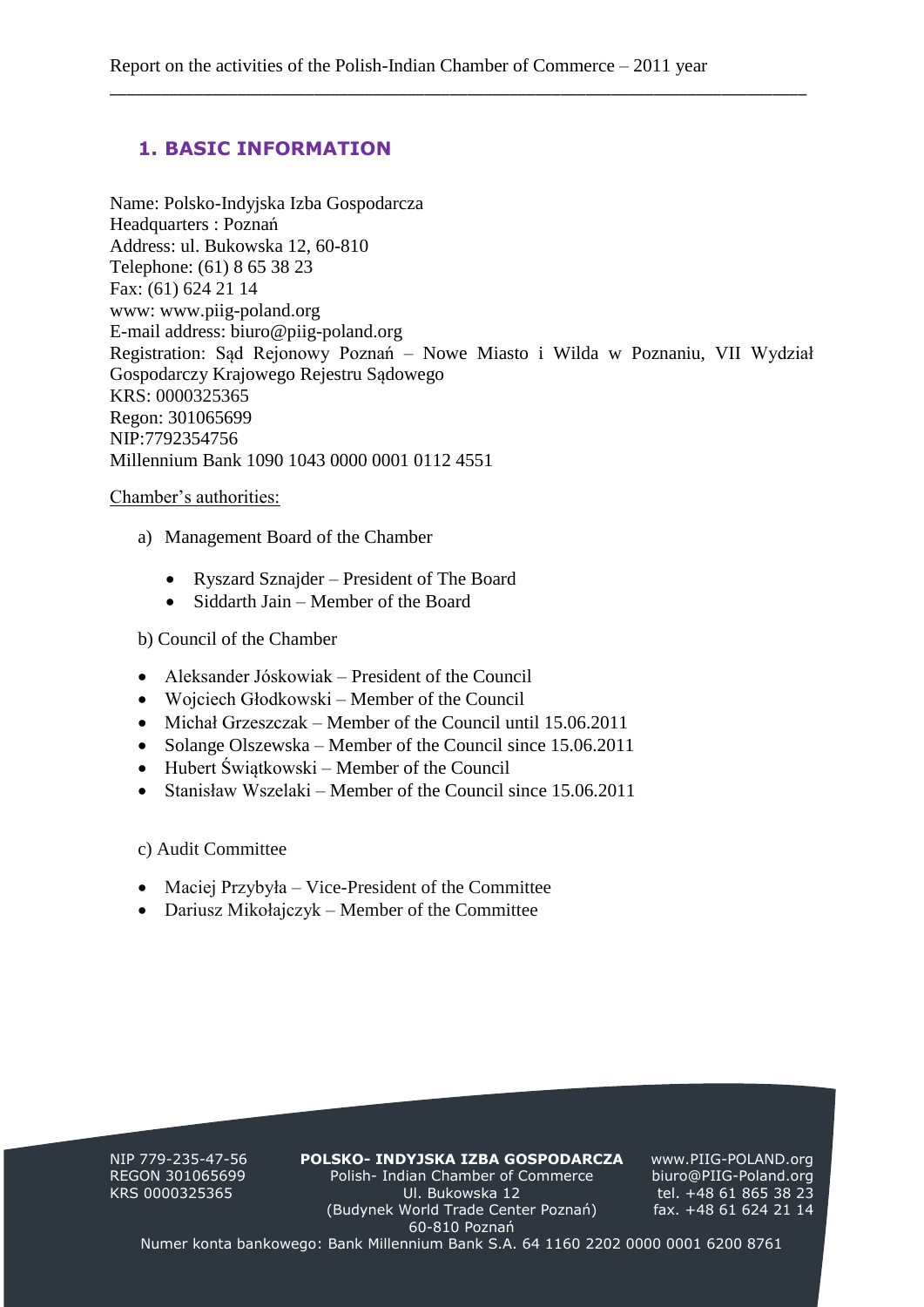#### Chamber's mission

The purpose of the Chamber is to support the development of business and trade relations between the Republic of Poland and the Republic of India and to protect and promote Polish economic interests in India and Indian economic interests in Poland.

\_\_\_\_\_\_\_\_\_\_\_\_\_\_\_\_\_\_\_\_\_\_\_\_\_\_\_\_\_\_\_\_\_\_\_\_\_\_\_\_\_\_\_\_\_\_\_\_\_\_\_\_\_\_\_\_\_\_\_\_\_\_\_\_\_\_\_\_\_\_\_\_\_\_\_\_\_\_\_\_\_\_

The Chamber implements its statutory objectives through:

1. Protection, promotion of economic interests and the representation of affiliated entities from state agencies, local government and other Polish and Indian entities and institutions.

2. Inspiration, intermediation, maintenance and development of economic cooperation between businesses of both countries.

3. Collection and dissemination of information on the situation in Poland and India, particularly the status and development of the economic and trade policy, through distribution of the relevant publications.

4. Provision of economic advice and information, in particular by drawing up opinions, market analyses and reports.

5. Indicating the sale, purchase and investment opportunities in both countries.

6. Organization and participation in press conferences, seminars, symposia, exhibitions, fairs and other promotional events.

7. Organization, supporting and participation in education and professional development.

8. Conducting business activity on general terms in order to generate funds for the statutory activities.

9. Acquisition, gathering funds and use of the funds for statutory activities.

10. Co-operation with other organizations and associations whose statutory objectives are similar to those of the Chamber.

NIP 779-235-47-56 **POLSKO- INDYJSKA IZBA GOSPODARCZA** www.PIIG-POLAND.org REGON 301065699 Polish- Indian Chamber of Commerce biuro@PIIG-Poland.org KRS 0000325365 Ul. Bukowska 12 tel. +48 61 865 38 23 (Budynek World Trade Center Poznań) fax. +48 61 624 21 14 60-810 Poznań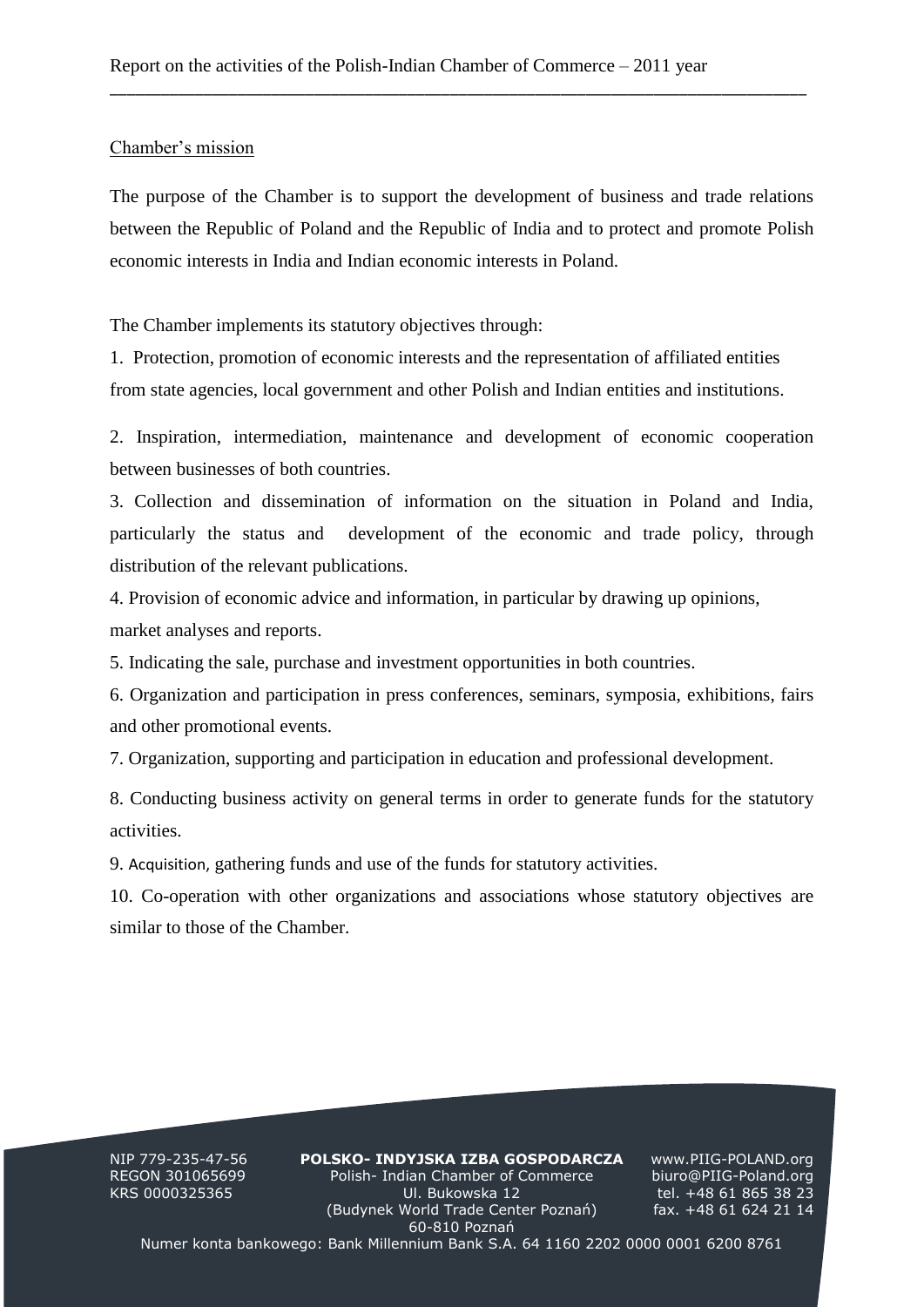### **2. ORGANIZED EVENTS**

From 01 January to 31 December 2011 the Polish – Indian Chamber of Commerce organized:

\_\_\_\_\_\_\_\_\_\_\_\_\_\_\_\_\_\_\_\_\_\_\_\_\_\_\_\_\_\_\_\_\_\_\_\_\_\_\_\_\_\_\_\_\_\_\_\_\_\_\_\_\_\_\_\_\_\_\_\_\_\_\_\_\_\_\_\_\_\_\_\_\_\_\_\_\_\_\_\_\_\_

- 1. Polish-Indian Business Forum 10 May 2011, Warsaw
- 2. II Session of the Poland-India Joint Committee on Economic Cooperation 24-27 May 2011
- 3. Business mission to the Republic of India 26.09 01.10.2011, Delhi
- 4. Business mission to the Republic of India 05-09.11.2011, Delhi, Mumbai

Chamber's representatives took part in the meeting with delegates of the following institutions:

- Ministry of Foreign Affairs;
- Ministry of Economy;
- Ministry of Treasury;
- Polish Chamber of Commerce:
- The Embassy of India in Poland;
- The Embassy of the Republic of Poland in India;
- Consulate General of the Republic of India in Mumbai;
- Centre for Contemporary India Research and Studies, University of Warsaw
- Krynica Economic Forum
- World Trade Center Poznan:
- Poznan International Fair
- City of Poznan;
- Marshal Office of the Wielkopolska Region;
- Confederation of Indian Industries (CII);
- Federation of Indian Chambers Of Commerce and Industry (FICCI);
- All India Association of Industries (AIAI);
- World Trade Centre Mumbai (WTC Mumbai);
- Federation of Indian Micro and Small & Medium Enterprises (FISME);
- Bilateral, branch and local chambers

NIP 779-235-47-56 **POLSKO- INDYJSKA IZBA GOSPODARCZA** www.PIIG-POLAND.org REGON 301065699 Polish- Indian Chamber of Commerce biuro@PIIG-Poland.org KRS 0000325365 Ul. Bukowska 12 tel. +48 61 865 38 23 (Budynek World Trade Center Poznań) fax. +48 61 624 21 14 60-810 Poznań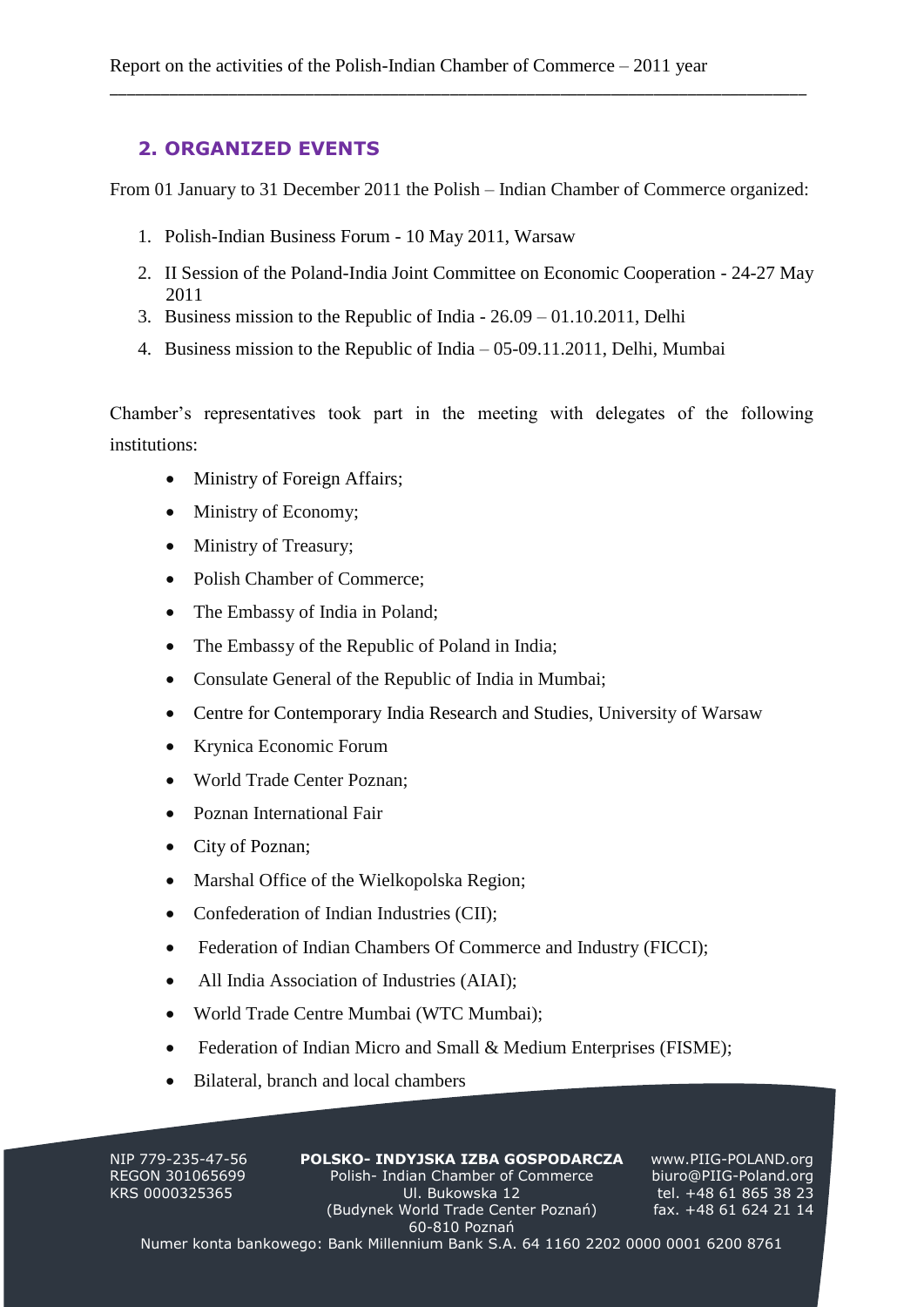# **A REPORT FROM THE POLISH-INDIAN BUSINESS FORUM MAY 10, 2011**

\_\_\_\_\_\_\_\_\_\_\_\_\_\_\_\_\_\_\_\_\_\_\_\_\_\_\_\_\_\_\_\_\_\_\_\_\_\_\_\_\_\_\_\_\_\_\_\_\_\_\_\_\_\_\_\_\_\_\_\_\_\_\_\_\_\_\_\_\_\_\_\_\_\_\_\_\_\_\_\_\_\_

#### **WARSAW**

On May 10, the 2<sup>nd</sup> Polish-Indian Business Forum organised by the Polish-Indian Chamber of Commerce took place in the seat of the Polish Chamber of Commerce. The Honorary Patronage was taken by the Ministry of Economy and the Embassy of India in Poland.





The Forum was directed at the entrepreneurs interested in entering on the Indian market or establishing business co-operation with its companies. The meeting was opened by the speech of Mr Ryszard Sznajder, the President of the Board in the Polish-Indian Chamber of Commerce, who stressed the need to increase the business exchange with India and to promote the strong aspects of Polish economy in India. Deepak Vohra, the Ambassador of the Republic of India in Poland, talked about the similarities between Poland and India, that have beneficial influence on bilateral business and cultural co-operation. Mr Antoni Miklaszewski, from the Ministry of Economy, presented the Polish-Indian business exchange carried out to date and his suggestions on the activities undertaken in the Indian market. Dr Jakub Zajaczkowski, from the Centre for Contemporary India Research and Studies, discussed the principles of business culture in India, and Mr Olgierd Swierzewski talked about the legal aspects of investing and conducting business in India. The participants of the Forum could also hear about the experiences of the kerosene and gas research by the companies "Nafta" from Pila and ELMAT, both of which are now in the Indian market. The conference part of the Forum was concluded by the presentation by Ms Micol Martinelli, Senior Advisor International Affairs in Eurochambres, who presented the EU project of the European

NIP 779-235-47-56 **POLSKO- INDYJSKA IZBA GOSPODARCZA** www.PIIG-POLAND.org REGON 301065699 Polish- Indian Chamber of Commerce biuro@PIIG-Poland.org KRS 0000325365 Ul. Bukowska 12 tel. +48 61 865 38 23 (Budynek World Trade Center Poznań) fax. +48 61 624 21 14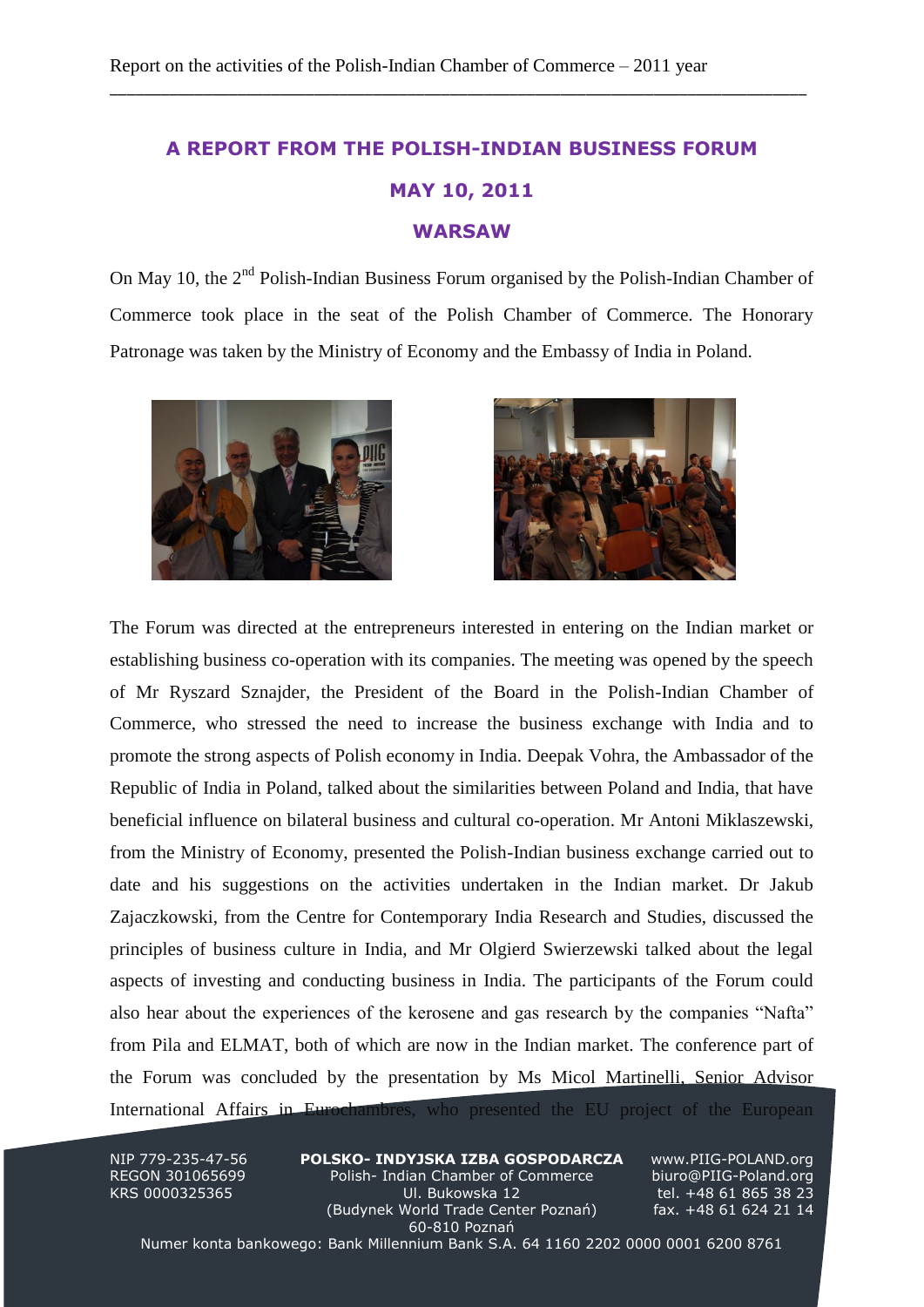Business and Technology Centre and encouraged to participation in the events organised by EBTC.

\_\_\_\_\_\_\_\_\_\_\_\_\_\_\_\_\_\_\_\_\_\_\_\_\_\_\_\_\_\_\_\_\_\_\_\_\_\_\_\_\_\_\_\_\_\_\_\_\_\_\_\_\_\_\_\_\_\_\_\_\_\_\_\_\_\_\_\_\_\_\_\_\_\_\_\_\_\_\_\_\_\_





### **2nd SESSION OF THE POLAND-INDIA JOINT COMMISSION ON ECONOMIC COOPERATION**

MAY 24-27, 2011

POZNAŃ

On May 24-27, 2011, a business mission of the official Indian delegation and two business delegations was held in Poznan.



The arrival of the Indian delegation was connected with the proceedings of the  $2<sup>nd</sup>$  Session of the Poland-India Joint Commission on Economic Cooperation, which was brought into existence by virtue of the provisions of the Agreement on business co-operation from May 2006. The  $2<sup>nd</sup>$  Session of the Poland-India Joint Commission (the  $1<sup>st</sup>$  was held in May 2008 in

NIP 779-235-47-56 **POLSKO- INDYJSKA IZBA GOSPODARCZA** www.PIIG-POLAND.org REGON 301065699 Polish- Indian Chamber of Commerce biuro@PIIG-Poland.org KRS 0000325365 Ul. Bukowska 12 tel. +48 61 865 38 23 (Budynek World Trade Center Poznań) fax. +48 61 624 21 14 60-810 Poznań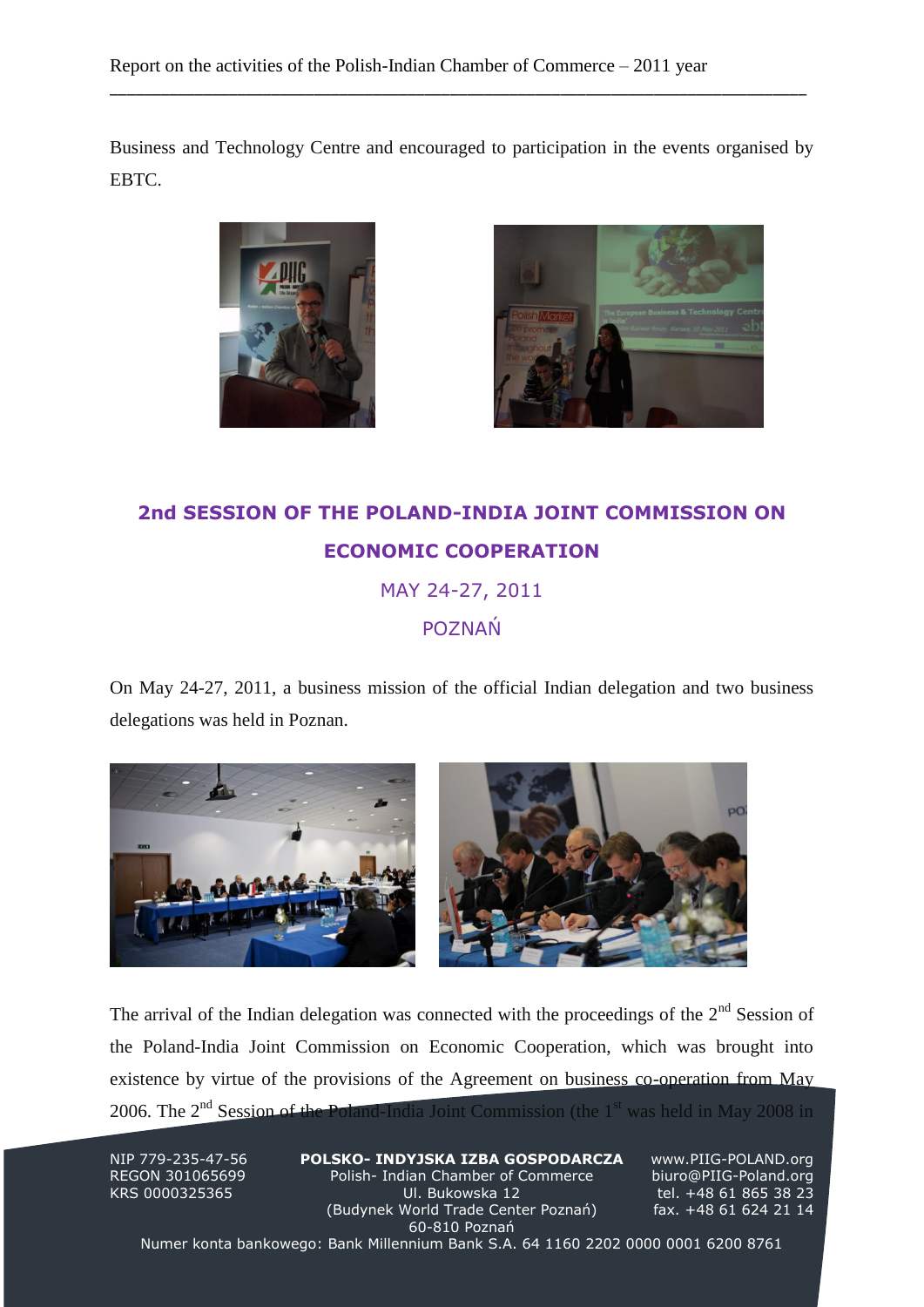New Delhi), was organised by the Ministry of Economy and Polish-Indian Chamber of Commerce, which was invited to co-organise the event owing to its significant commitment to the promotion of Polish-Indian business exchange and co-operation (investment co-operation included), and the experience gained in the field (among others, through the organisation of business missions to India). Polish delegation of the  $2<sup>nd</sup>$  Session was presided by Mr Mieczyslaw Kasprzak, Secretary of State in the Ministry of Economy and the Indian party by Mr R P Singh, Secretary in the Department of Industrial Policy and Promotion (DIPP), Ministry of Commerce & Industry. The proceedings of the Commission were also attended by business delegations presided by The Federation of Indian Chambers of Commerce and Industry (FICCI) and The Council of EU Chambers of Commerce in India. After the Session, Poland-India Business Forum was held, during which talks on investment conditions in Poland and India took place. The Forum was concluded with B2B meetings with the participation of 30 Indian companies and Polish companies interested in co-operation. Among Indian entities, there were representatives of such big companies as Tata Power, Tata Chemicals and Reliance.



In the evening, a dinner for the official and business Indian delegation held by the Deputy President of the city of Poznan, Mr Jerzy Stepien, took place.

The next day, i.e. on May 26, 2011, all delegations were invited by the President of Solaris Bus&Coach, Ms Solange Olszewska, to visit the company's factory in Owinska. Next, the delegation met with the President of Poznan International Fair, Mr Andrzej Byrt, and afterwards visited Expopower and Greenpower fair.

NIP 779-235-47-56 **POLSKO- INDYJSKA IZBA GOSPODARCZA** www.PIIG-POLAND.org REGON 301065699 Polish- Indian Chamber of Commerce biuro@PIIG-Poland.org KRS 0000325365 Ul. Bukowska 12 tel. +48 61 865 38 23 (Budynek World Trade Center Poznań) fax. +48 61 624 21 14 60-810 Poznań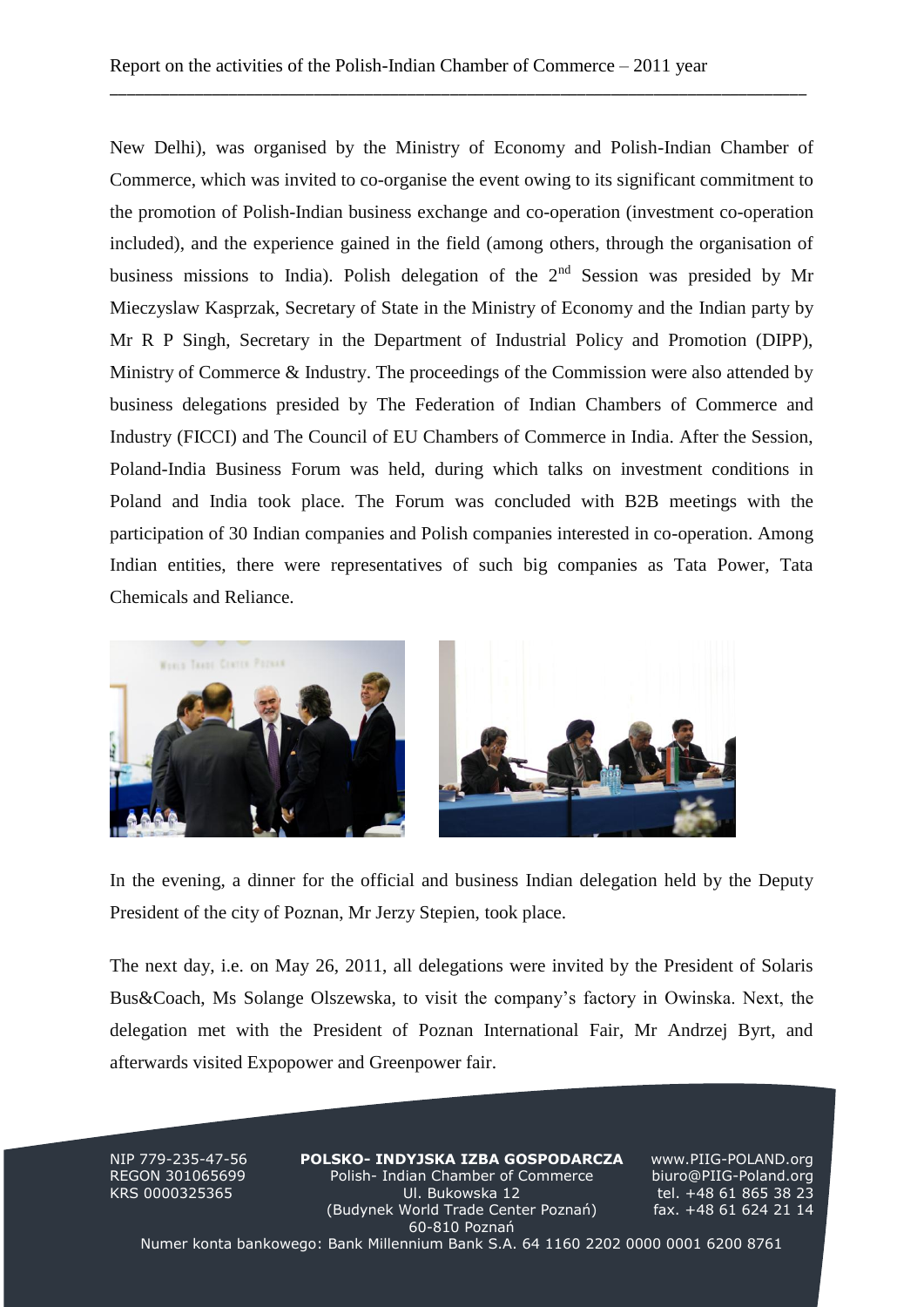#### *Official Polish Delegation:*

1. Mr. Mieczyslaw Kasprzak, Secretary of State, Ministry of Economy - Leader of the delegation;

\_\_\_\_\_\_\_\_\_\_\_\_\_\_\_\_\_\_\_\_\_\_\_\_\_\_\_\_\_\_\_\_\_\_\_\_\_\_\_\_\_\_\_\_\_\_\_\_\_\_\_\_\_\_\_\_\_\_\_\_\_\_\_\_\_\_\_\_\_\_\_\_\_\_\_\_\_\_\_\_\_\_

- 2. Mr. Tomasz Ostaszewicz, Director, Department of Bilateral Economic Cooperation - Ministry of Economy
- 3. Mr. Dariusz Karwowski, First Counsellor, Embassy of Poland in India;
- 4. Ms. Danuta Sojka-Andrzejewska, Chief Expert, Department of Bilateral Economic Cooperation - Ministry of Economy;
- 5. Mr. Antoni Miklaszewski, Chief Expert, Department of Economic Development Ministry of Economy;
- 6. Mr Mariusz Gasztoł, Ministry of Foreign Affairs

#### *Official Indian delegation:*

- 1. Mr. R.P. Singh, Secretary, Department of Industrial Policy & Promotion, Ministry of Commerce and Industry, Government of India - Leader of the delegation;
- 2. Mr. Deepak Vohra, Ambassador of India to Poland and Lithuania;
- 3. Dr. Ramesh Babu Devalla, Director General, Department of Ayurveda, Ministry of Heath and Family Welfare, Government of India;
- 4. Dr. S.S.Gupta, Senior Development Officer, Department of Industrial Policy & Promotion, Ministry of Commerce and Industry, Government of India;
- 5. Mr. Rajesh Vaishnaw, Counsellor, Embassy of India in Poland





NIP 779-235-47-56 **POLSKO- INDYJSKA IZBA GOSPODARCZA** www.PIIG-POLAND.org REGON 301065699 Polish- Indian Chamber of Commerce biuro@PIIG-Poland.org KRS 0000325365 Ul. Bukowska 12 tel. +48 61 865 38 23 (Budynek World Trade Center Poznań) fax. +48 61 624 21 14 60-810 Poznań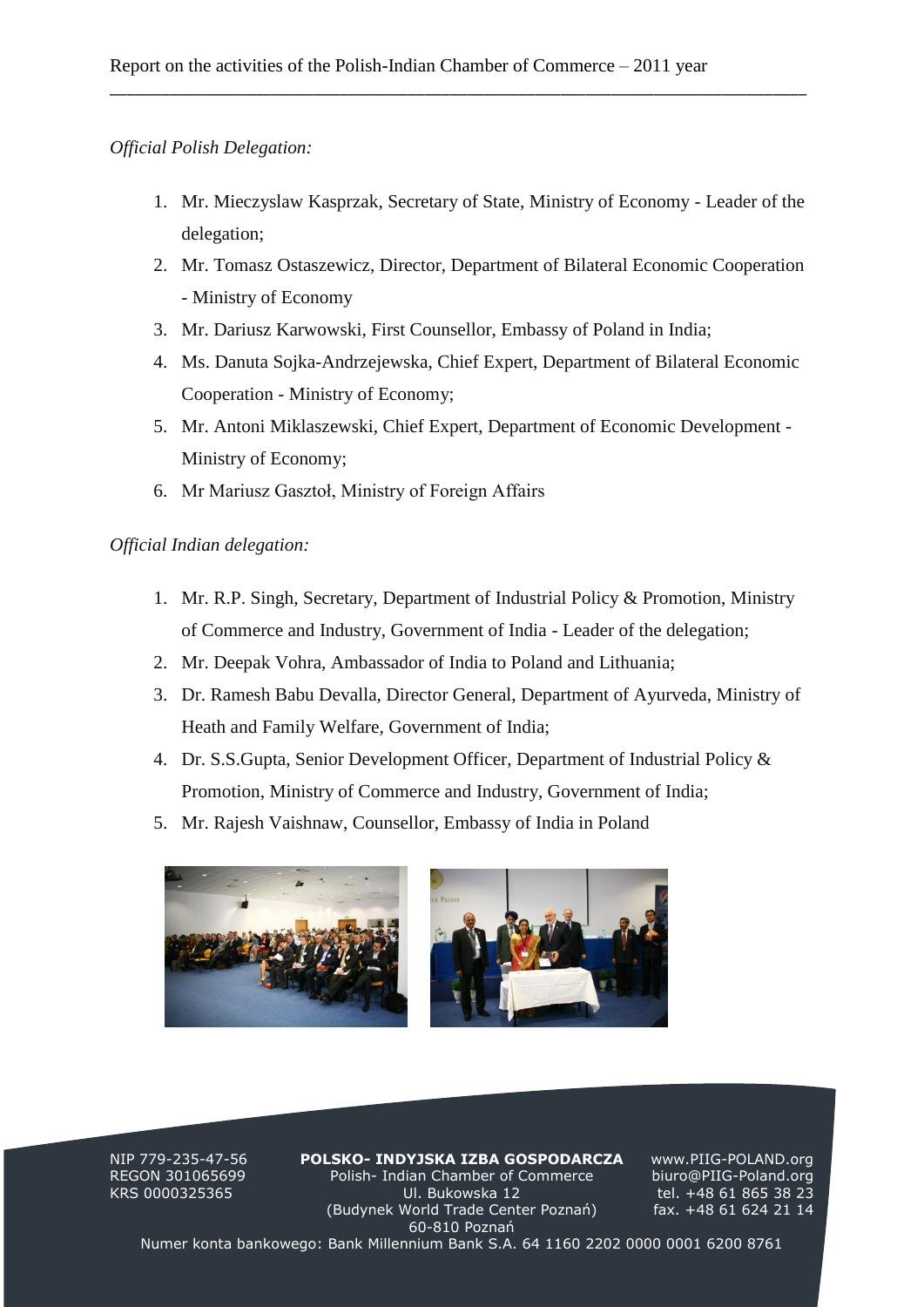## **BUSINESS MISSION TO INDIA Railway industry 25 Sep – 03 Oct 2011, Delhi**

\_\_\_\_\_\_\_\_\_\_\_\_\_\_\_\_\_\_\_\_\_\_\_\_\_\_\_\_\_\_\_\_\_\_\_\_\_\_\_\_\_\_\_\_\_\_\_\_\_\_\_\_\_\_\_\_\_\_\_\_\_\_\_\_\_\_\_\_\_\_\_\_\_\_\_\_\_\_\_\_\_\_

On 26 Sep-1 Oct Polish Indian Chamber of Commerce and Railway Business Forum (RBF) in cooperation with the Polish Embassy in New Delhi organized business mission of Polish companies operating in the railway sector.



Composition of business delegation:

- Bumar Sp. z o.o.
- Axtone Sp. z o.o.
- Newag SA
- Koltech Sp. z o.o.
- Pesa Bydgoszcz SA
- Polmor Sp. z o.o.
- Solaris Bus&Coach SA
- Railway Business Forum



#### NIP 779-235-47-56 **POLSKO- INDYJSKA IZBA GOSPODARCZA** www.PIIG-POLAND.org

REGON 301065699 Polish- Indian Chamber of Commerce biuro@PIIG-Poland.org KRS 0000325365 Ul. Bukowska 12 tel. +48 61 865 38 23 (Budynek World Trade Center Poznań) fax. +48 61 624 21 14 60-810 Poznań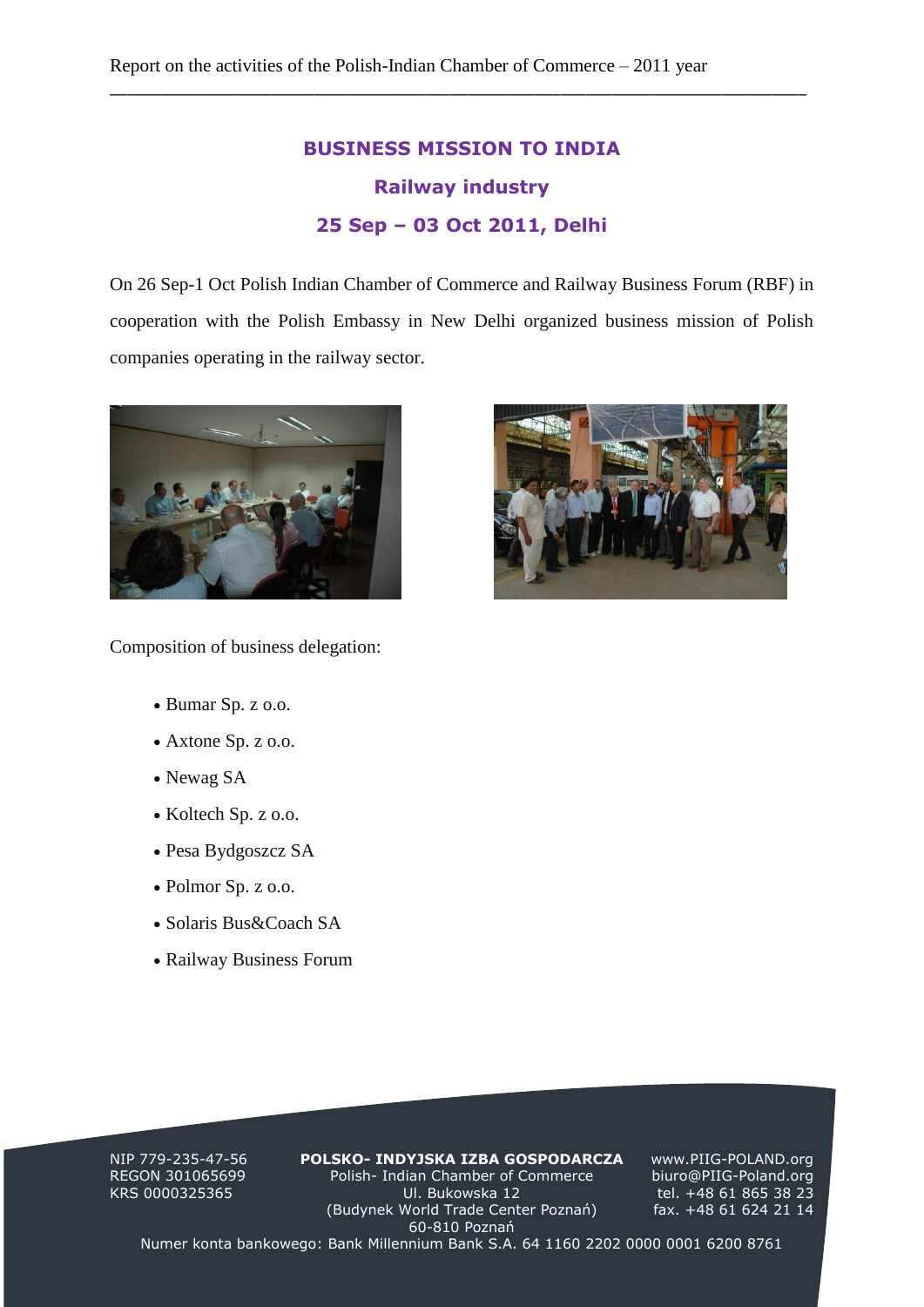



#### **Delegation took part in:**

- **-** International Railway Equipment Exhibition IREE-2011
- an opening of spring manufacturing line in Gwalior supplied by Bumar

- a seminar organized for Polish companies by the Federation of Indian Chambers of Commerce and Industries (FICCI)

#### **Delegation had meetings with the representatives of:**

- Delhi Metro Rail Corporation ( DMRC)
- IRCON Turnkey Infrastructure Construction Company
- Indian Railways
- Railway Board
- Central Organisation of Modernisation of Workshops (COFMOW)
- Escorts Construction Equipment Limited in Faridabad
- Modern Industries in Sahibabad



NIP 779-235-47-56 **POLSKO- INDYJSKA IZBA GOSPODARCZA** www.PIIG-POLAND.org

REGON 301065699 Polish- Indian Chamber of Commerce biuro@PIIG-Poland.org KRS 0000325365 Ul. Bukowska 12 tel. +48 61 865 38 23 (Budynek World Trade Center Poznań) fax. +48 61 624 21 14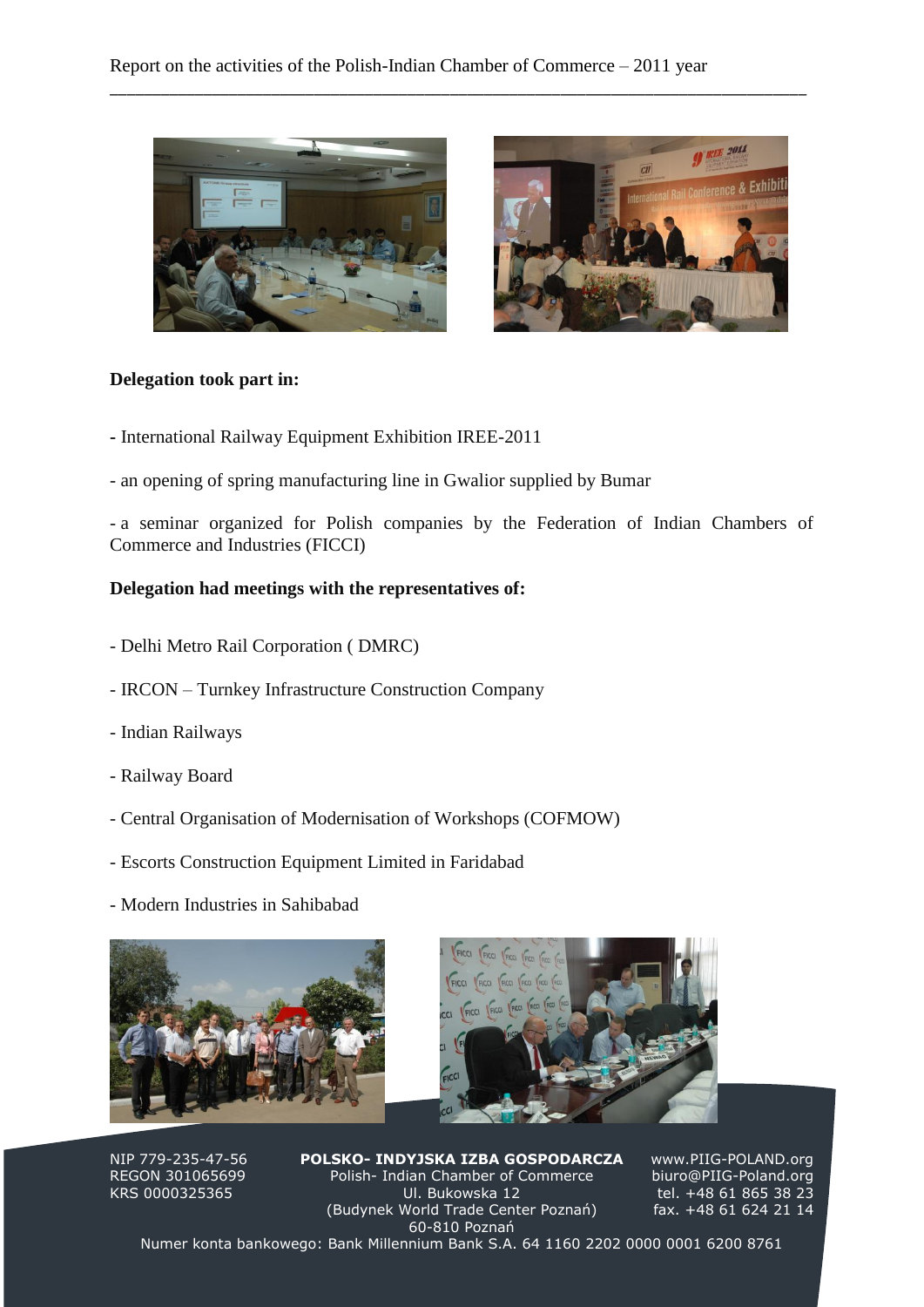# **BUSINESS MISSION TO THE REPUBLIC OF INDIA under the leadership of Deputy Minister of Foreign Affairs Ms. Beata Stelmach and Deputy Minister of Economy Mr. Rafał Baniak 05 Nov - 10 Nov 2011, Delhi**

\_\_\_\_\_\_\_\_\_\_\_\_\_\_\_\_\_\_\_\_\_\_\_\_\_\_\_\_\_\_\_\_\_\_\_\_\_\_\_\_\_\_\_\_\_\_\_\_\_\_\_\_\_\_\_\_\_\_\_\_\_\_\_\_\_\_\_\_\_\_\_\_\_\_\_\_\_\_\_\_\_\_

On November, 05-10 2011 Polish-Indian Chamber of Commerce organized a business mission to the Republic of India, which accompanied the official visit of Deputy Minister of Foreign Affairs Ms. Beata Stelmach and Deputy Minister of Economy Mr. Rafał Baniak. The mission was attended by representatives of Solaris Bus & Coach SA, Miranda. Ltd., Lubawa SA, Walbrzych Economic Zone "Invest-Park" Sp. of o.o., Pomeranian Economic Zone Ltd.. of o.o., Apeiron-Synthesis Sp. of o.o., Uflex Group, Ciech SA, Bumar Sp. Ltd., SALANS, Wielkopolska Enterprises Ltd. Industrial Engineering. z o. o. Sp. K.





On the first day a round table was held - a discussion with heads of economic sections in Polish embassies, heads of Trade and Investment Promotion Sections and business delegation regarding business opportunities in Asian countries as well as possible assistance from the Polish official posts. Economic and trade secretaries represented the region of eastern- and south-east Asia namely Japan, South Korea, China, India, Taiwan, Malaysia, Vietnam and Indonesia.

NIP 779-235-47-56 **POLSKO- INDYJSKA IZBA GOSPODARCZA** www.PIIG-POLAND.org REGON 301065699 Polish- Indian Chamber of Commerce biuro@PIIG-Poland.org KRS 0000325365 Ul. Bukowska 12 tel. +48 61 865 38 23 (Budynek World Trade Center Poznań) fax. +48 61 624 21 14 60-810 Poznań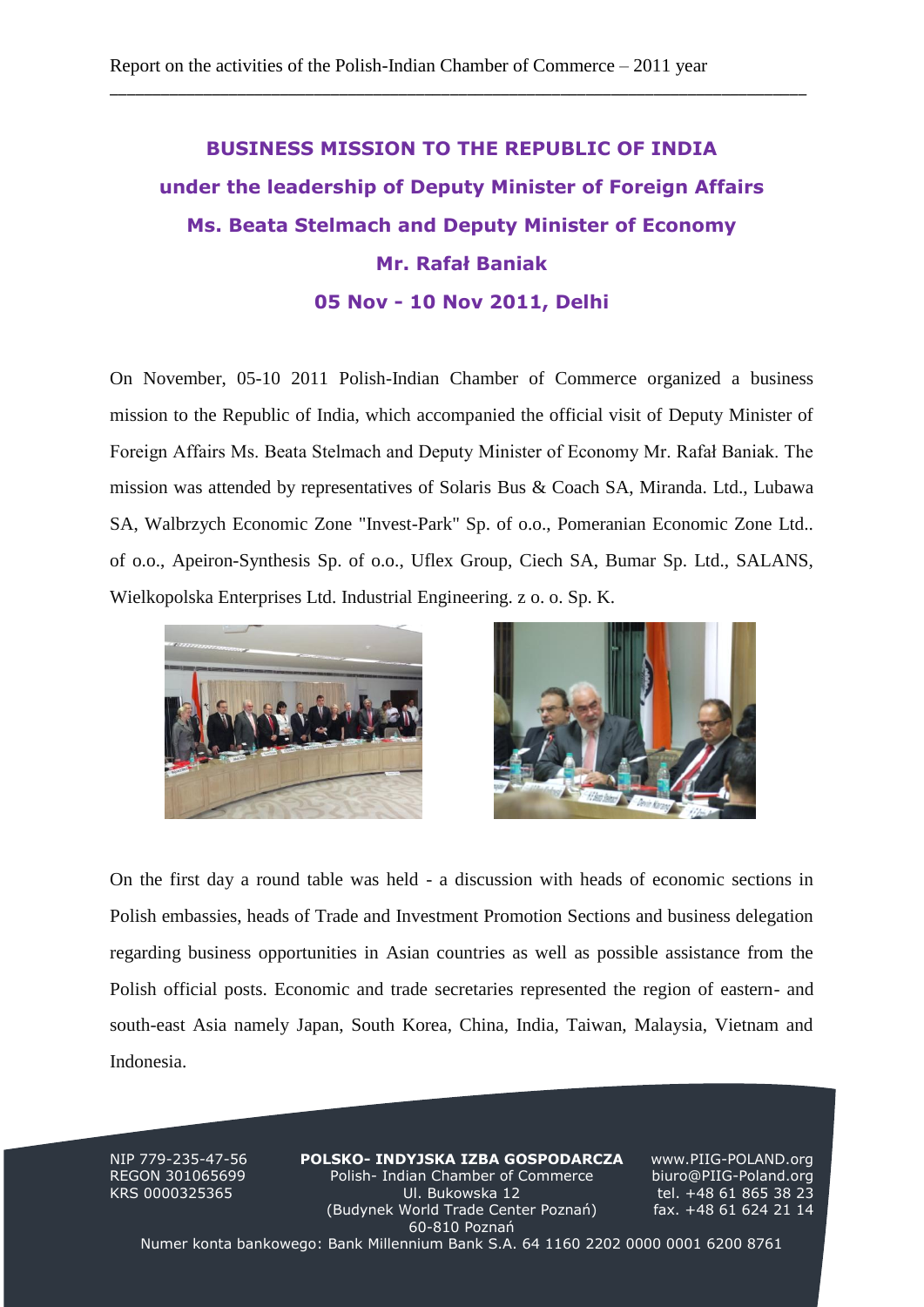

On the second day The Federation of Indian Chambers of Commerce and Industries in cooperation with the Polish Embassy and the Trade and Investment Promotion Section organized a business seminar in the seat of FICCI. The seminar ended with several-hours long B2B meetings between Polish and Indian companies. After the meetings, official and business delegation went to Mumbai to take part in the seminar and continue B2Bs organized by the Consulate General of Poland in cooperation with the Council of EU Chambers of Commerce in India and the Indo-Polish Chamber of Commerce, based in Mumbai.





NIP 779-235-47-56 **POLSKO- INDYJSKA IZBA GOSPODARCZA** www.PIIG-POLAND.org REGON 301065699 Polish- Indian Chamber of Commerce biuro@PIIG-Poland.org KRS 0000325365 Ul. Bukowska 12 tel. +48 61 865 38 23 (Budynek World Trade Center Poznań) fax. +48 61 624 21 14 60-810 Poznań